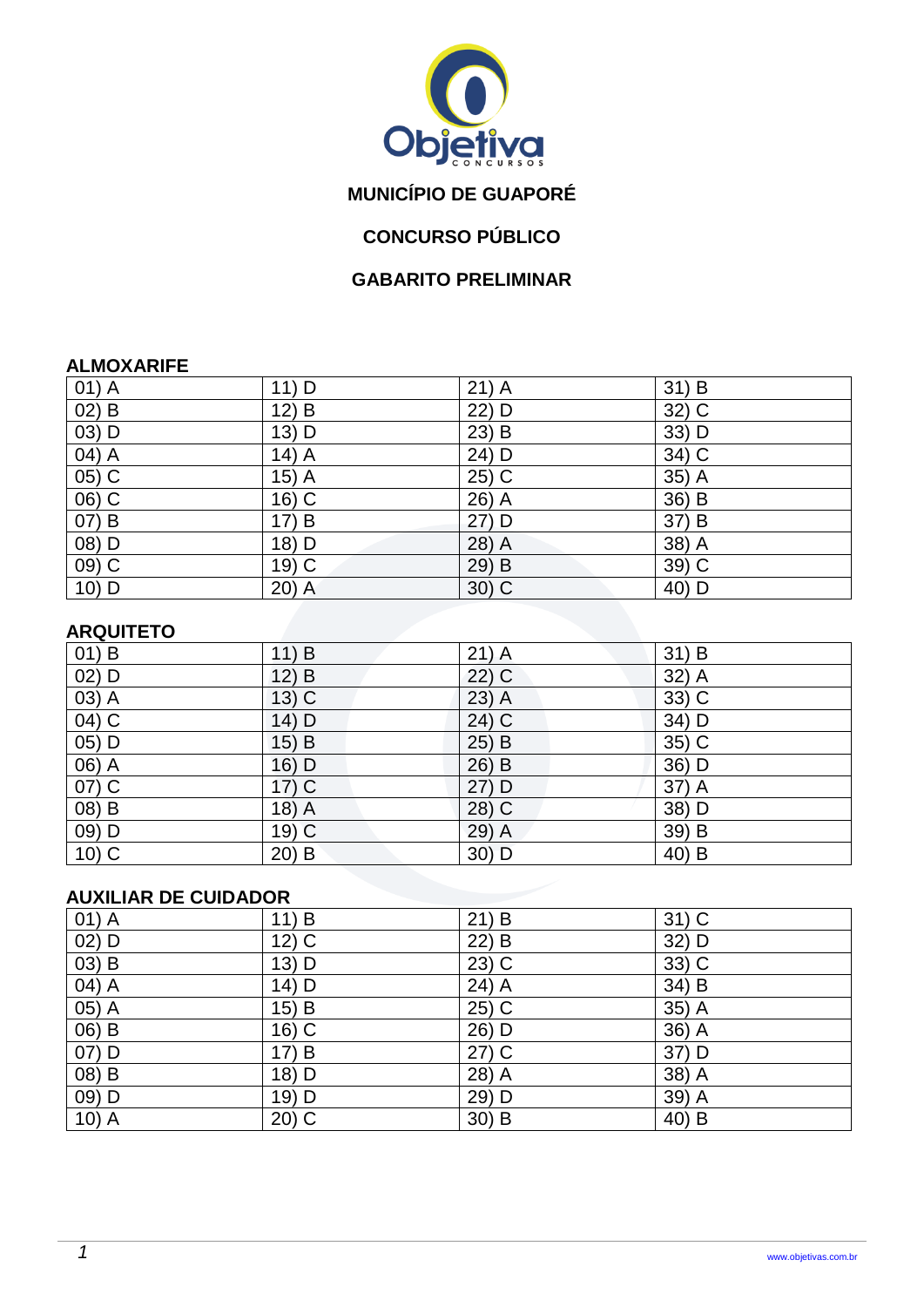

### **CARPINTEIRO**

| $01)$ D  | $11)$ A | $21)$ A | $31)$ D            |
|----------|---------|---------|--------------------|
| $02)$ B  | $12)$ C | $22)$ B | 32) B              |
| $(03)$ B | $13)$ B | $23)$ C | 33) B              |
| $(04)$ A | 14) D   | $24)$ B | 34) C              |
| $05)$ A  | $15)$ A | 25) D   | $35)$ D            |
| $06)$ D  | 16) B   | 26) C   | 36) D              |
| 07) C    | 17) D   | $27)$ D | 37) A              |
| $(08)$ C | 18) C   | 28) C   | 38) D              |
| $(09)$ B | 19) B   | 29) B   | $39)$ C            |
| $10)$ C  | $20)$ A | $30)$ A | 40) $\overline{A}$ |

### **ENGENHEIRO CIVIL**

| $01)$ B            | 11) B   | $21)$ A | $31)$ B            |
|--------------------|---------|---------|--------------------|
| $02)$ D            | 12) B   | $22)$ C | 32) C              |
| $(03)$ A           | $13)$ C | $23)$ B | $33)$ C            |
| $04)$ C            | 14) D   | $24)$ B | $34)$ B            |
| $\overline{05)}$ D | $15)$ B | 25) D   | $35)$ D            |
| $\overline{06)}$ A | $16)$ D | $26)$ C | $36)$ A            |
| 07) C              | $17)$ C | 27) D   | 37) D              |
| $(08)$ B           | $18)$ A | 28) A   | $38) \overline{B}$ |
| $\overline{09)}$ D | $19)$ C | 29) A   | 39) B              |
| $10)$ C            | $20)$ B | $30)$ D | 40) $\overline{A}$ |

## **FONOAUDIÓLOGO**

| 11) B   | $21)$ B | $31)$ B              |
|---------|---------|----------------------|
| 12) B   | 22) C   | 32) C                |
| $13)$ C | $23)$ A | $33)$ A              |
| $14)$ D | 24) B   | $34)$ $\overline{A}$ |
| 15) B   | $25)$ A | 35) D                |
| 16) A   | 26) C   | 36) C                |
| $17)$ A | $27)$ A | 37) B                |
| 18) C   | 28) D   | 38) B                |
| 19) B   | 29) D   | 39) D                |
| 20) D   | $30)$ A | 40) C                |
|         |         |                      |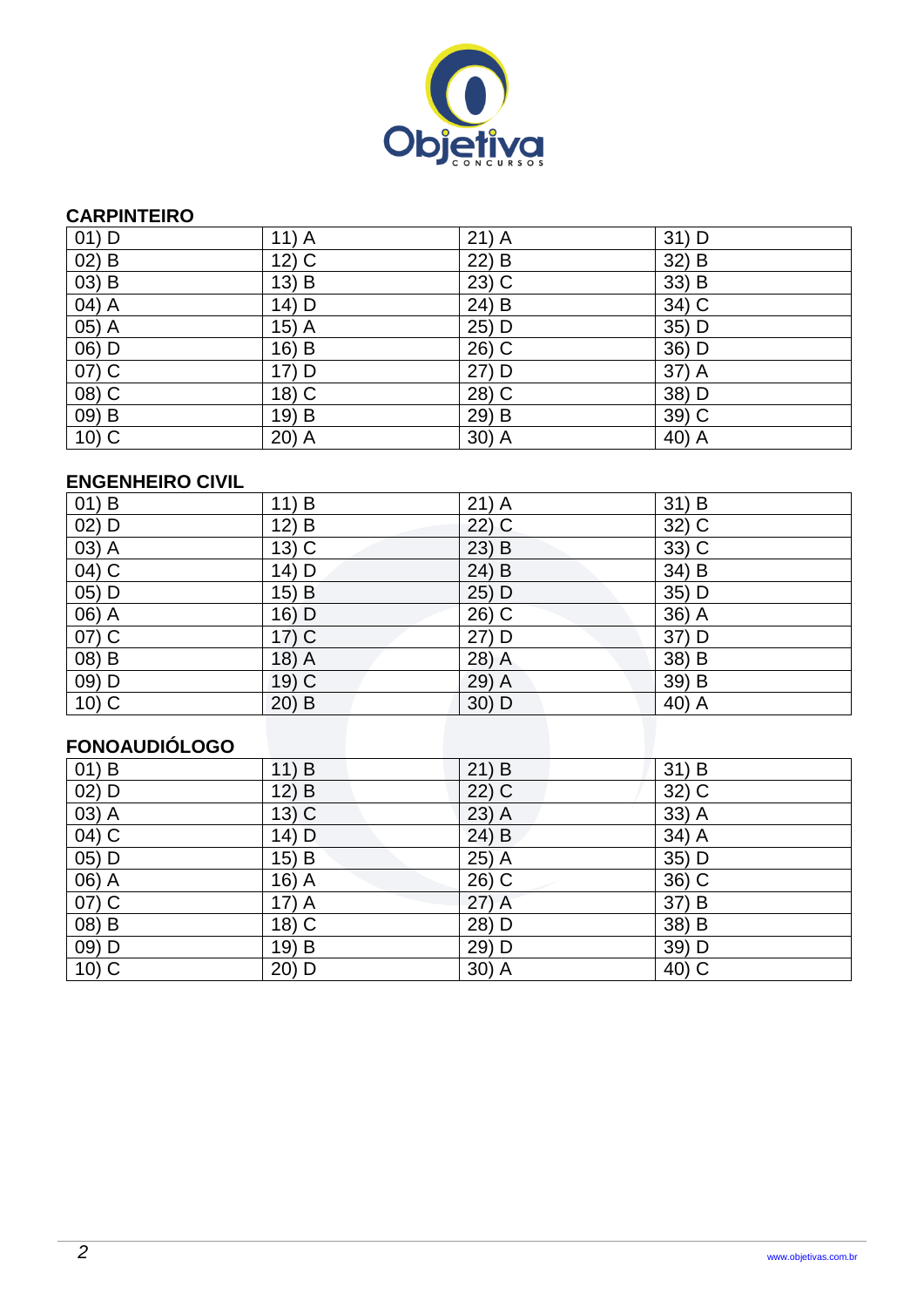

### **MÉDICO CLÍNICO GERAL**

| $01)$ B  | 11) B   | 21) B   | $31)$ C                         |
|----------|---------|---------|---------------------------------|
| $02)$ D  | $12)$ B | 22) C   | $\overline{32}$ $\overline{)B}$ |
| $03)$ A  | $13)$ C | 23) A   | 33) A                           |
| $04)$ C  | 14) D   | $24)$ B | 34) C                           |
| $05)$ D  | $15)$ B | 25) D   | $35)$ D                         |
| $06)$ A  | 16) A   | 26) B   | 36) B                           |
| $07)$ C  | $17)$ A | $27)$ C | 37) C                           |
| $(08)$ B | 18) C   | 28) A   | 38) D                           |
| $09)$ D  | 19) B   | 29) D   | $39)$ A                         |
| $10)$ C  | $20)$ D | $30)$ C | 40) A                           |

## **MÉDICO GINECOLOGISTA E OBSTETRA**

| $01)$ B             | 11) B   | $21)$ B | $31)$ D            |
|---------------------|---------|---------|--------------------|
| $02)$ D             | $12)$ B | $22)$ C | 32) C              |
| 03) A               | $13)$ C | $23)$ A | 33) B              |
| $\overline{04)}$ C  | 14) D   | 24) D   | 34) A              |
| 05) D               | 15) B   | $25)$ B | 35) D              |
| 06) A               | $16)$ A | 26) C   | 36) D              |
| $07)$ C             | $17)$ A | $27)$ A | 37) C              |
| 08) B               | 18) C   | 28) D   | $38) \overline{B}$ |
| 09) D               | 19) B   | $29)$ C | 39) A              |
| $10)$ C             | $20)$ D | $30)$ B | 40) C              |
|                     |         |         |                    |
| MONITOR DE EDUCAÇÃO |         |         |                    |

# **MONITOR DE EDUCAÇÃO**

| $01)$ B            | 11) B   | 21) B   | $31)$ A             |
|--------------------|---------|---------|---------------------|
| $02)$ D            | $12)$ A | $22)$ B | 32) D               |
| $\overline{03)}$ A | $13)$ D | $23)$ C | $\overline{33}$ ) C |
| $\overline{04)}$ C | $14)$ C | $24)$ D | 34) A               |
| 05) A              | $15)$ A | 25) B   | 35) D               |
| $06)$ C            | 16) C   | 26) A   | $36)$ B             |
| 07) A              | $17)$ C | $27)$ D | 37) C               |
| $(08)$ A           | 18) D   | 28) C   | $38)$ B             |
| $(09)$ B           | 19) B   | 29) B   | $39)$ A             |
| $10)$ C            | $20)$ A | $30)$ B | 40) A               |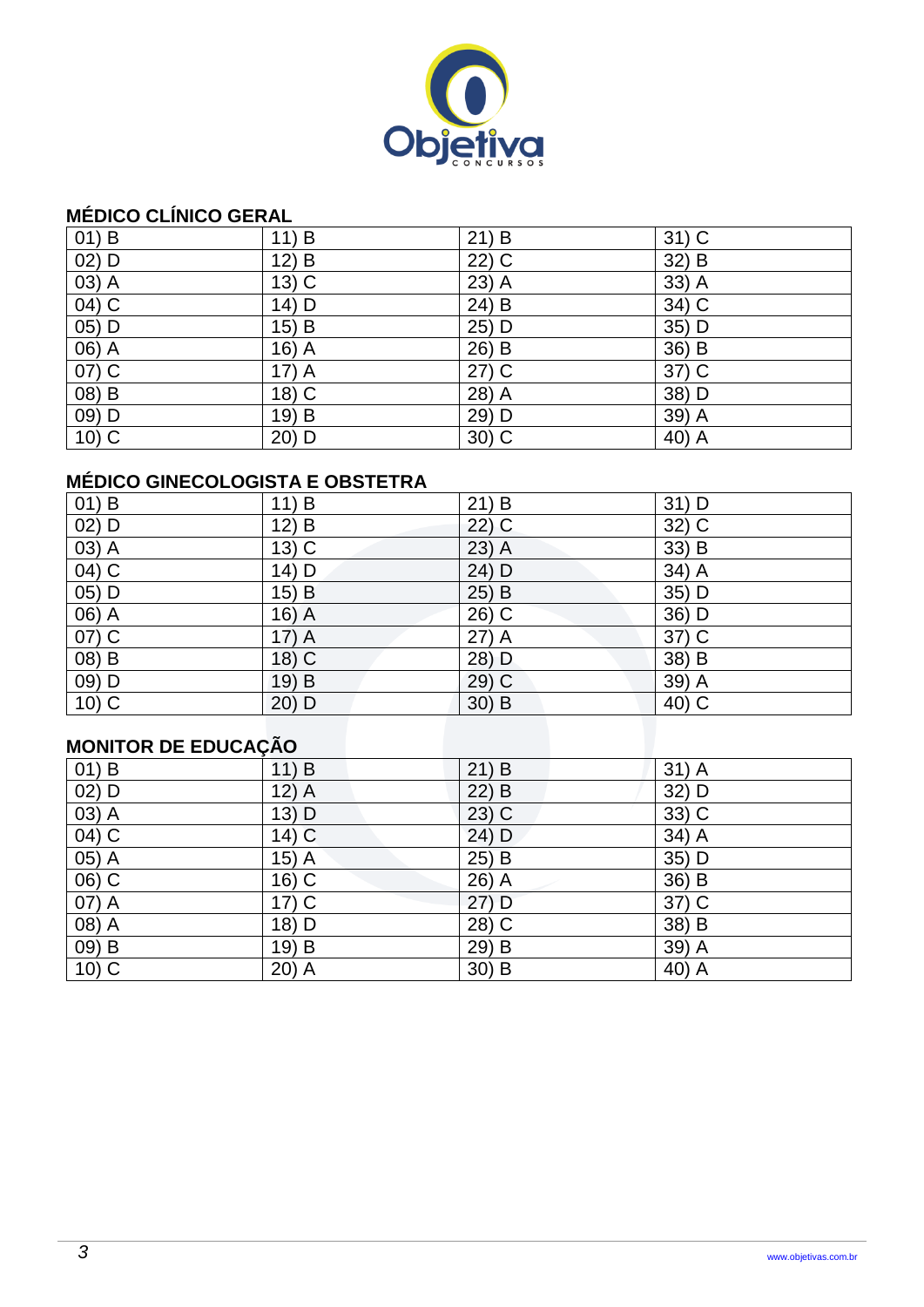

### **NUTRICIONISTA**

| $01)$ B            | 11) B   | 21) B               | $31)$ C            |
|--------------------|---------|---------------------|--------------------|
| 02) D              | 12) B   | $\overline{22}$ ) C | $32) \overline{B}$ |
| 03) A              | $13)$ C | $23)$ A             | 33) D              |
| $04)$ C            | 14) D   | 24) B               | $34)$ A            |
| $\overline{05)}$ D | $15)$ B | 25) A               | $35)$ B            |
| 06) A              | $16)$ A | 26) D               | 36) A              |
| $\overline{07)}$ C | $17)$ A | $27)$ C             | 37) C              |
| $(08)$ B           | 18) C   | 28) D               | 38) C              |
| 09) D              | 19) B   | 29) A               | 39) B              |
| $10)$ C            | 20) D   | $30)$ C             | 40) D              |

## **OPERÁRIO**

| $01)$ D                    | $11)$ A | $21)$ A | 31) D   |
|----------------------------|---------|---------|---------|
| $02)$ B                    | $12)$ C | $22)$ B | 32) B   |
| $(03)$ B                   | 13) B   | $23)$ C | 33) B   |
| $(04)$ A                   | 14) D   | $24)$ B | $34)$ C |
| $(05)$ A                   | $15)$ A | 25) D   | $35)$ D |
| $\frac{06}{07}$ D<br>07) C | $16)$ B | 26) C   | $36)$ D |
|                            | 17) D   | 27) D   | 37) A   |
| $(08)$ C                   | 18) C   | 28) C   | 38) D   |
|                            | 19) B   | 29) B   | $39)$ C |
| $\frac{09}{10}$ B          | 20) A   | $30)$ A | $40)$ A |
|                            |         |         |         |
| <b>DEDDEIDA</b>            |         |         |         |

### **PEDREIRO**

| $01)$ A  | $11)$ C | $21)$ C | $31)$ D            |
|----------|---------|---------|--------------------|
| $02)$ D  | $12)$ A | 22) B   | 32) B              |
| $(03)$ B | 13) B   | 23) D   | $33)$ C            |
| 04) A    | $14)$ D | $24)$ B | 34) D              |
| 05) A    | 15) D   | $25)$ B | 35) C              |
| $06)$ C  | $16)$ A | $26)$ D | 36) A              |
| $07)$ C  | 17) D   | $27)$ C | 37) D              |
| 08) D    | $18)$ B | 28) A   | 38) C              |
| 09) B    | $19)$ C | 29) C   | 39) B              |
| $10)$ B  | 20) D   | $30)$ A | 40) $\overline{A}$ |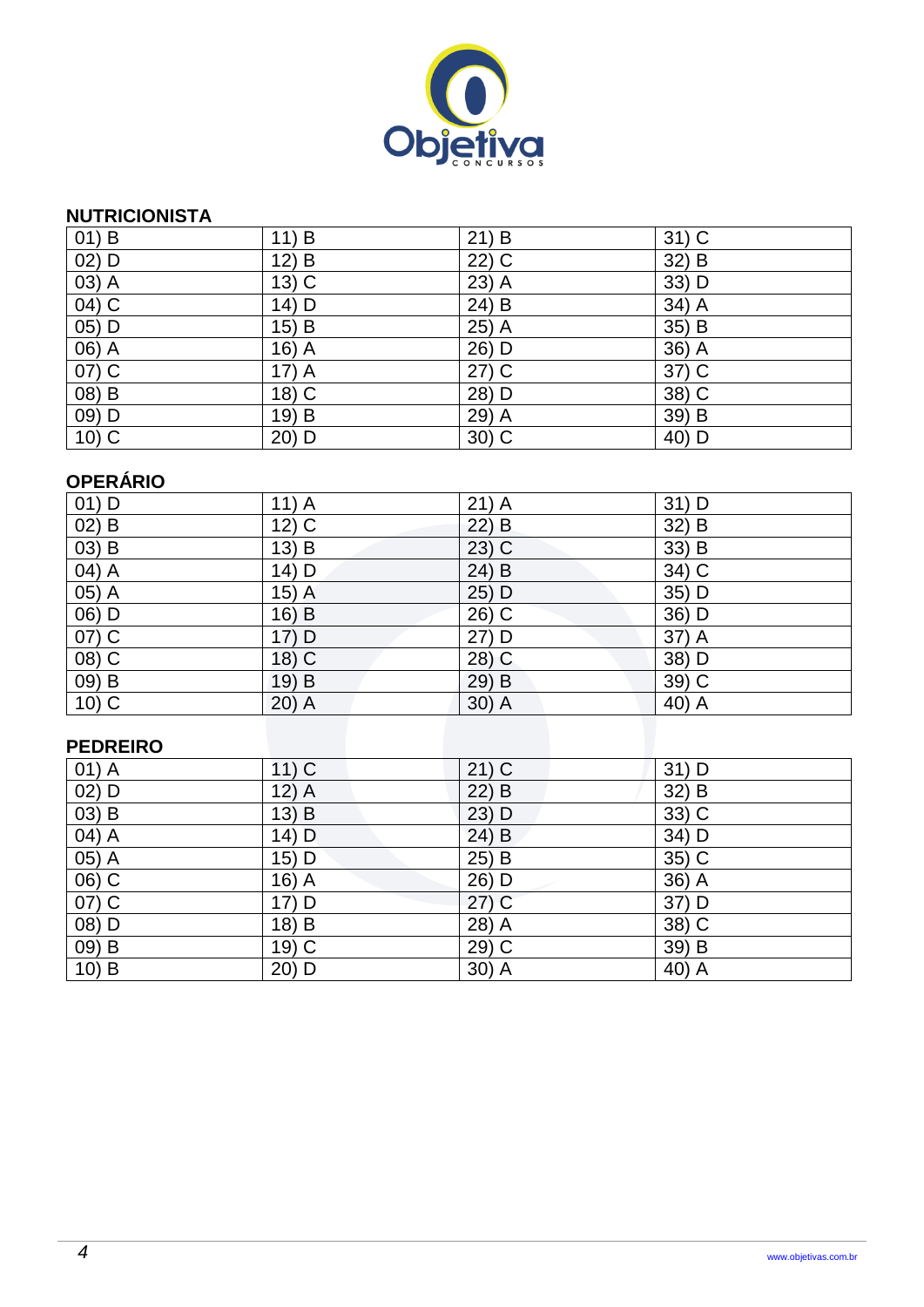

### **PINTOR**

| $01)$ D            | $11)$ A            | $21)$ A             | $31)$ D |
|--------------------|--------------------|---------------------|---------|
| $02)$ B            | $12)$ C            | 22) B               | 32) B   |
| $(03)$ B           | $13)$ B            | $23)$ C             | 33) B   |
| $\overline{04)}$ A | 14) D              | $24)$ B             | $34)$ C |
| $05)$ A            | 15) $\overline{A}$ | 25) D               | 35) D   |
| 06) D              | 16) B              | 26) C               | 36) D   |
| $07)$ C            | 17) D              | $27)$ D             | 37) A   |
| $(08)$ C           | $\overline{18)}$ C | $\overline{28}$ ) C | 38) D   |
| $09)$ B            | 19) B              | 29) B               | $39)$ C |
| $10)$ C            | 20) A              | $30)$ A             | 40) A   |

#### **PROFESSOR DO ENSINO FUNDAMENTAL - ANOS FINAIS, NA DISCIPLINA DE ARTES - LICENCIADO EM MÚSICA**

| $01)$ B                        | 11) B    | $21)$ D | $31)$ C |
|--------------------------------|----------|---------|---------|
| $02)$ D                        | 12) B    | $22)$ B | 32) B   |
| $\overline{03}$ $\overline{A}$ | $13)$ C  | 23) D   | 33) D   |
| $\overline{04)}$ C             | 14) D    | $24)$ A | $34)$ A |
| $05)$ A                        | $15)$ B  | $25)$ B | 35) D   |
| $06)$ C                        | 16) D    | $26)$ C | $36)$ D |
| $07)$ D                        | $17)$ C  | $27)$ A | $37)$ A |
| $(08)$ B                       | 18) A    | 28) B   | $38)$ C |
| 09) A                          | $(19)$ A | 29) D   | 39) B   |
| $10)$ A                        | $20)$ B  | $30)$ C | $40)$ A |

#### **PROFESSOR DO ENSINO FUNDAMENTAL - ANOS FINAIS, NA DISCIPLINA DE GEOGRAFIA**

| -------            |         |         |         |
|--------------------|---------|---------|---------|
| $01)$ B            | 11) B   | $21)$ D | $31)$ A |
| $02)$ D            | $12)$ B | $22)$ B | 32) B   |
| 03) A              | $13)$ C | $23)$ D | 33) D   |
| 04) C              | $14)$ D | $24)$ A | 34) A   |
| $(05)\overline{A}$ | $15)$ B | $25)$ B | 35) C   |
| 06) C              | 16) D   | $26)$ C | 36) D   |
| 07) D              | $17)$ C | $27)$ A | 37) C   |
| 08) B              | $18)$ A | 28) B   | 38) D   |
| 09) A              | 19) A   | 29) D   | 39) A   |
| $10)$ A            | 20) B   | $30)$ C | 40) B   |